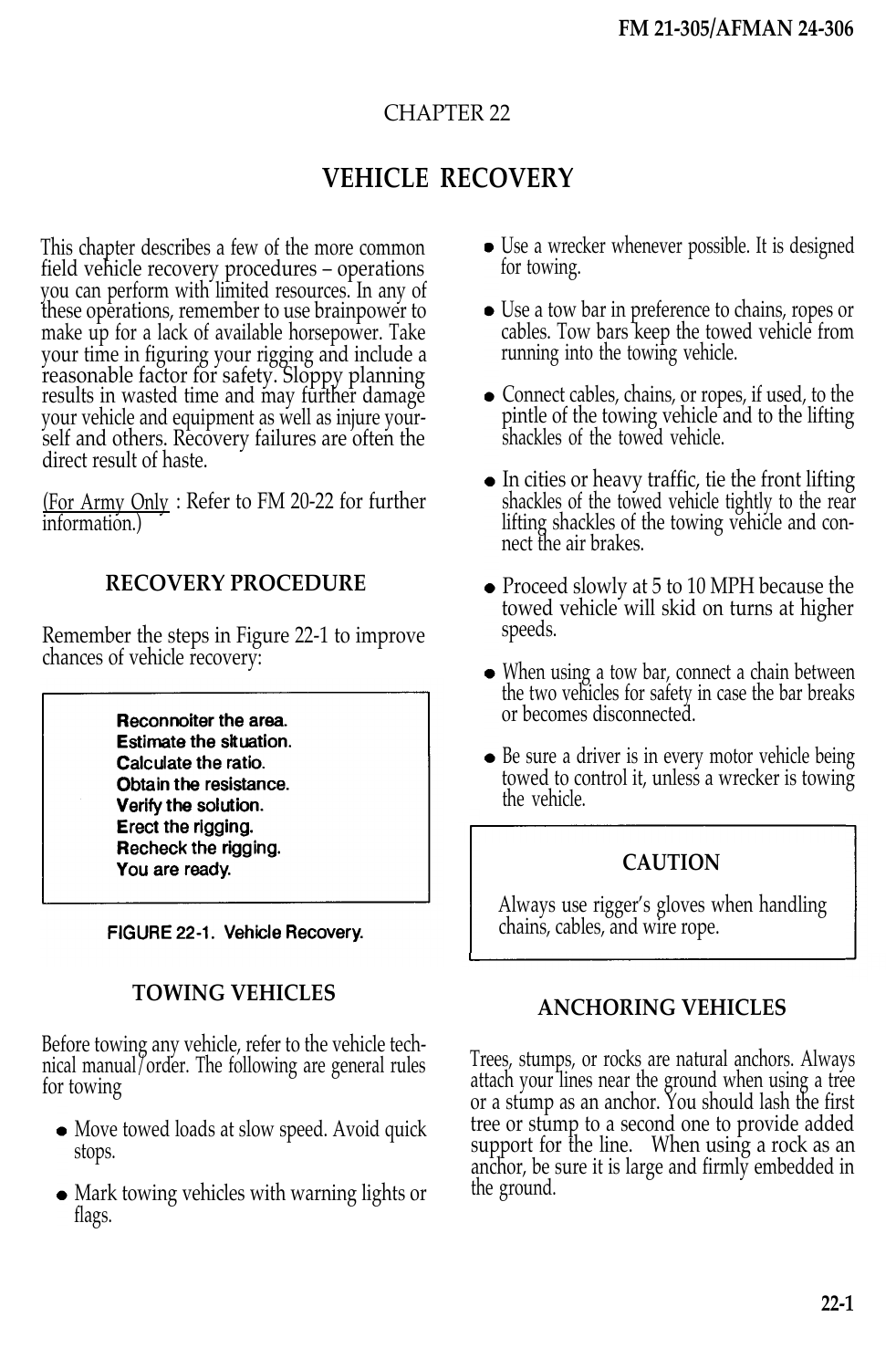Construct anchors when natural ones are not available. The deadman is one of the best types of constructed anchors and can be used for heavy loads (Figure 22-2). It consists of a log timber, steel beam, or other similar object buried in the ground with a deadline connectéd to it at the center. To construct a deadman, follow these steps:

- Select a place where the direction of pull is as nearly horizontal as possible, such as a sharp bank or crest. Thus, you obtain more holding power with less digging.
- When digging slant the bank at least 15 degrees from the vertical and undercut toward the disabled vehicle.
- Drive stakes in front of the deadman at each end to hold it in place.
- Tie the deadline to the center of the deadman so the main or standing part of the line leads from the bottom of the deadman. Dig a narrow trench for the deadline; bear to the center of the deadman. If the deadline has a tendency to cut into the ground, place a log or plank under the line at the outlet from the inclined trench.
- Tie the deadline to the center of the deadman so the main part of the line leads to the bottom. This will keep the deadman from rotating out of the hold.



FIGURE 22-2. Log Deadman (Anchor).

# **WINCH RECOVERY**

Many military trucks are equipped with winches. how how to get the most from a winch without danger to personnel or abuse to the equipment.

For Army Only: Your vehicle technical manual completely describes the winch on your vehicle and details of its operation, care, and maintenance. FM 20-22 explains general characteristics, effective capacities, and details for use.

To ensure your safety, the protection of your equipment, and the success of your recovery operation, use the following as a guide:

- Check the capacity of your winch. The capacity shown on the manufacturer's plate is the maximum with one layer of cable on the drum. Each successive layer increases the diameter of the drum and reduces the winch capacity to as little as 50 percent of the rated capacity when the last layer is being wound on the drum.
- Check the cable for rust, kirks, or frays.
- Estimate the total resistance. Consider grade or slope, weight of the vehicle, and type of terrain. Then add a reasonable factor for safety.
- Check your equipment. Be sure you rig safely to overcome the resistance with the equipment available.
- Select or provide a suitable anchor. Remember, the purpose of this operation is to recover a vehicle, not to pull stumps.
- Rig and check rigging. Do not put power on your winch until you check every element in your rigging and are satisfied that you made no mistakes.
- Clear personnel from the danger area. All persons observing the operation should stand outside the angle formed by the cable under stress at a distance at least equal to the distance between the two most distant points in the rigging. Clear personnel away before tightening the cable.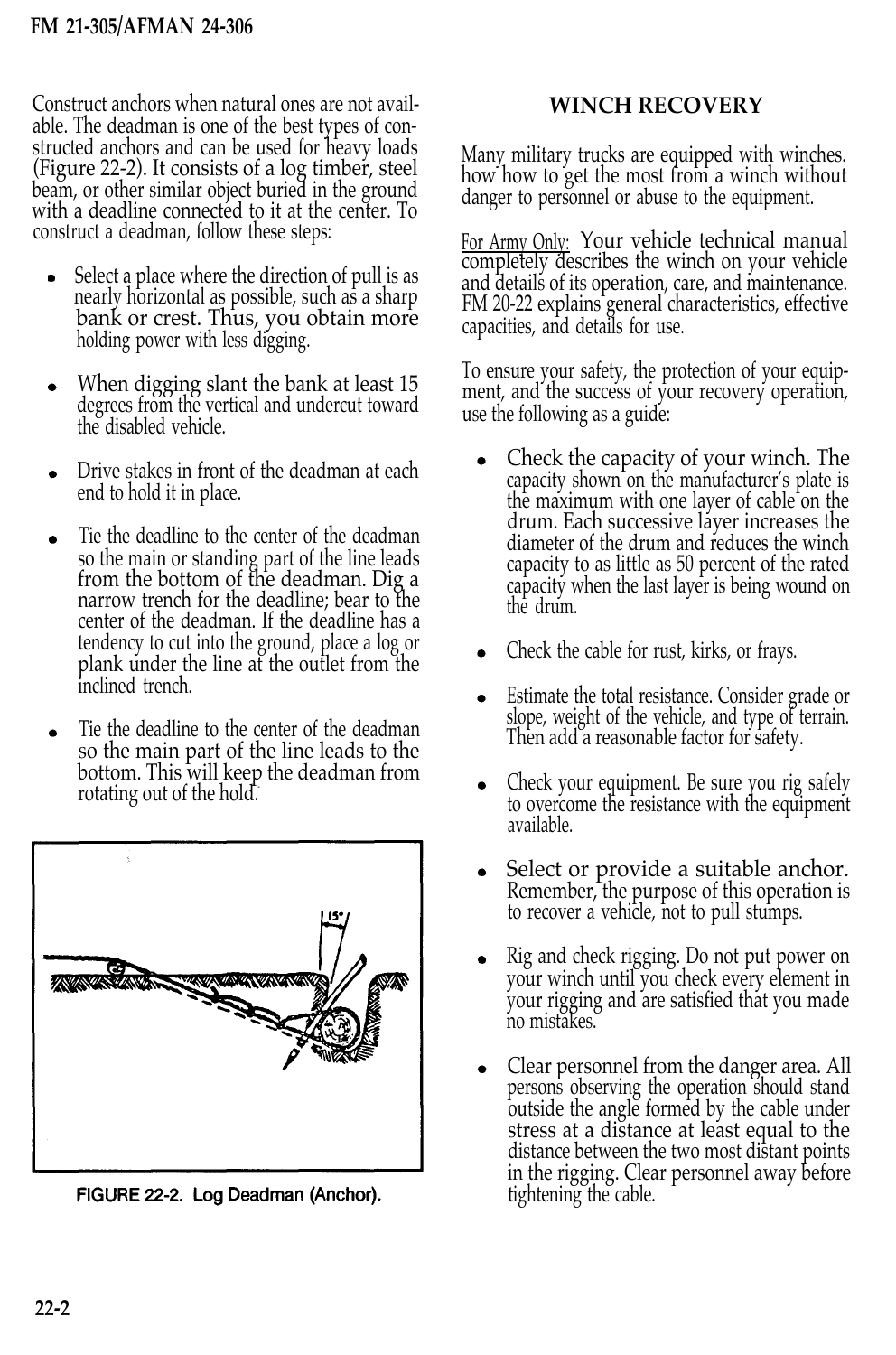# **Single-Vehicle Winch Operation**

If you have been individually dispatched and get into a spot where your traction is not enough to get you through, use your winch and suitable rigging to pull you through or get you back to solid footing. Working alone or with your crew, recovery may take time, but do not skimp on planning. Your training should keep you out of the really bad spots, and if you remain calm, you should get through by applying a little extra effort.

*Vehicle With Winch.* Select or construct a strong anchor. Attach a snatch block to the anchor with your tow chain. Run the winch cable through the block and back to the truck (Figure 22-3). Take up the slack gradually and pull the truck forward with its winch. Power may be applied to the wheels at the same time. Your vehicle technical manual/order technical order gives details on the operation.



FIGURE 22-3. Vehicle Winching.

*Vehicle Without Winch (Dual Wheels).* Dual wheels and ropes may be used to winch out vehicles not equipped with winches (Figure 22-4). Fasten one end of each rope to a rear wheel hub and the other to an anchor. Place the rope between the duals and through one of the holes in the wheel disk. Tie the rope around the hub where it will be clear of the valve stem. Move the vehicle in reverse gear to wind the rope.



FIGURE 22-4. Dual Wheels and Rope Used as a Winch.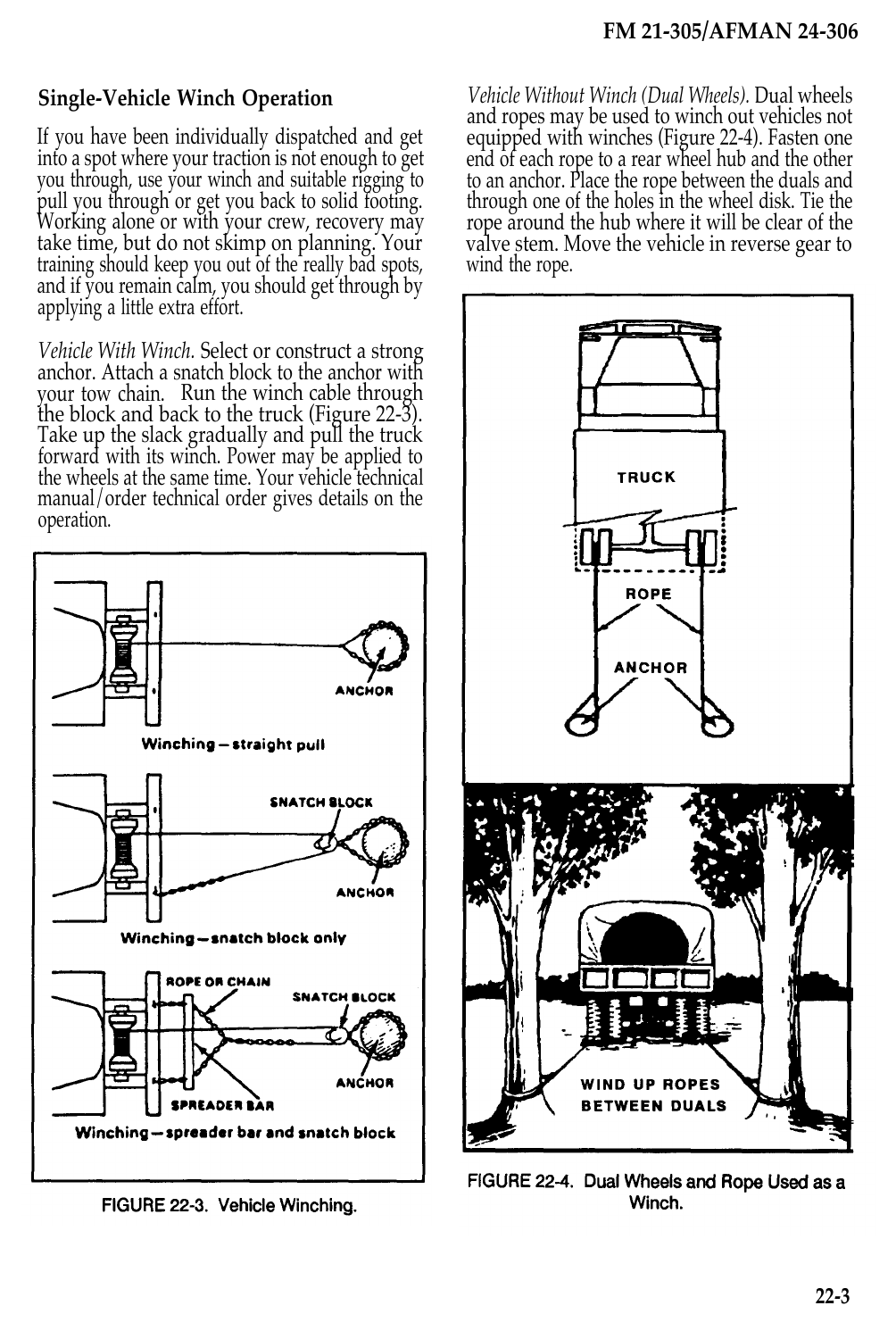#### **FM 21-305/AFMAN 24-306**

*Vehicle Without Winch (Single Wheels).* Place a bar through the hole in the end of the axle flange of each rear wheel. On each wheel, fasten one end of the rope to the bar and the other to an anchor. Move the vehicle in reverse gear to wind the rope in behind the bar (File 22-5). This procedure cannot be used on vehicles equipped with a Center Tire Inflation System (CTIS).



FIGURE 22-5. Single-Wheel Winch.

### **Two-Vehicle Winch Operation**

Mechanical advantage is gained by using a mechanism to transmit force. A small force, when moved through a long distance by one or more mechanisms (pulleys), will move a large weight (vehicle) for a short distance. Use one of the following procedures when rigging for greater mechanical advantage.

*Two-Part Line.* This simple hookup gives a 2:1 mechanical advantage [\(Figure 22-6\)](#page-4-0). Attach a snatch block to the load. Next, run your winch cable through the block and secure the cable to the winch vehicle. Place a log in front of the towing vehicle to help hold its ground.

*Three-Part Line.* To get a mechanical advantage of 31, use two snatch blocks – one at the load and one on the winch vehicle [\(Figure 22-7\)](#page-4-0). Thread the winch cable first through the block on the load, back through the block on the winch, and then again to the load where it is secured.

*Four-Part Line.* To get a 4:1 mechanical advantage, use two snatch blocks – a double-sheave block for the load and a single-sheave block for the winch vehicle [\(Figure 22-8](#page-4-0)). Thread the winch cable through one sheave of the double block attached to the load back through the single sheave on the winch vehicle, and again to the load through the second sheave of the double block. Finally secure it to the winch vehicle.

### **Winch Safety**

*Cable.* Recovery operations take time. Do not hurry. A broken winch line reacts like a whip. When hooking to a vehicle, use both shackles whenever possible so effort is applied equally and damage to the vehicle is minimized.

Never bend the wire cable at a sharp angle. Straighten out all kinks and twists as you take up the slack. Do not let tractors or vehicles with metal tracks run over the cable. Such abuse flattens the cable, exposes the Manila hemp core, and lets water enter, causing internal rust and weakening the cable.

#### **WARNING**

Stand clear of a winch cable before it is tightened. A cable being tightened may break and whip back with enough force to seriously maim or kill.

After using the winch, have one person or preferably two pull back on the cable while it is wound slowly and evenly on the drum in accordance with the appropriate vehicle operator -10 TM. Keep the cable lubricated according to the vehicle lubrication order.

*Shear Pin.* When the winch is overloaded, the shear pin breaks to protect the cable. Never use makeshift shearing of unknown strength to replace a broken pin. Too strong a pin may snap the cable and damage the winch. Use only authorized replacement pins. Do not depend on the shear pin for protection. Even with the proper pin installed, a kinked, damaged, or weakened cable may snap. Vehicles with electric winches have circuit breakers to protect the winch from overloading. Check the appropriate vehicle operator -10 TM for correct winch.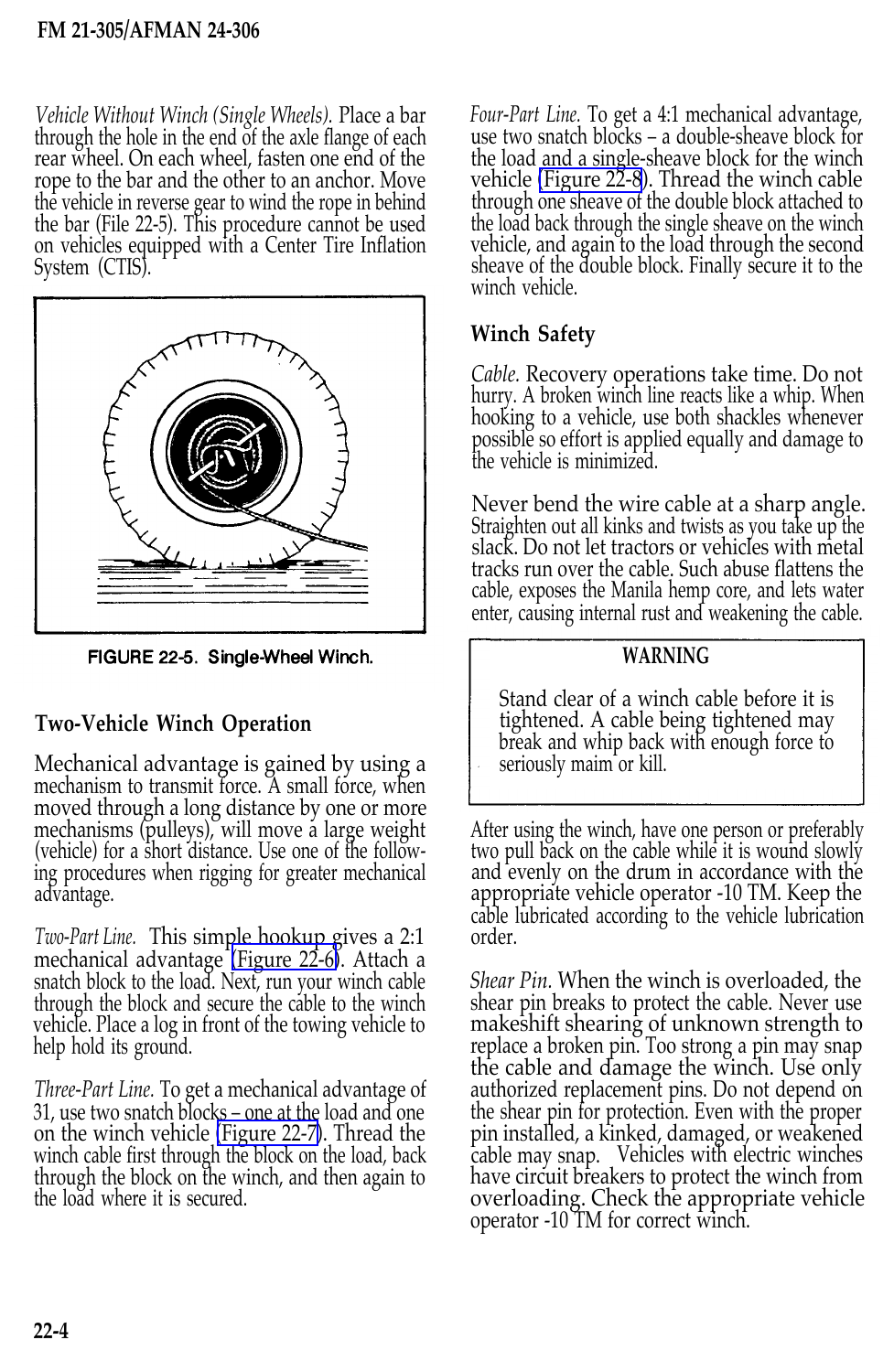

FIGURE 22-6. Two-Part Line.





FIGURE 22-8. Four-Part Line.

#### **MAN POWER RECOVERY**

Recovery operations with limited man power and material at hand can be successful if you have enough time.

<span id="page-4-0"></span>If your vehicle has dropped into a hole or ditch, man power can get it out. First, find an 8-foot length of timber or similar material with a diameter that available personnel can handle. Place a suitable fulcrum near the point of lift — a log or rock that will not move when pressure is applied. Rig the lever under the bumper for the first lift.

Block when you have gained all you can. Rerig for a second lift with the point of the lever under the axle if possible. Lift and block. Repeat these steps until the vehicle can be backed off without too much trouble.

If you are alone and must move a light vehicle a short distance without power, use a lever. You will need a fairly long pole or crowbar, a rope, cable, or chain, and a suitable anchorage for the point of the bar. The distance from the lever to the point of attachment of the tow rope must be quite short to give you enough advantage. You will not move very far at each try, but you will be able to move slowly.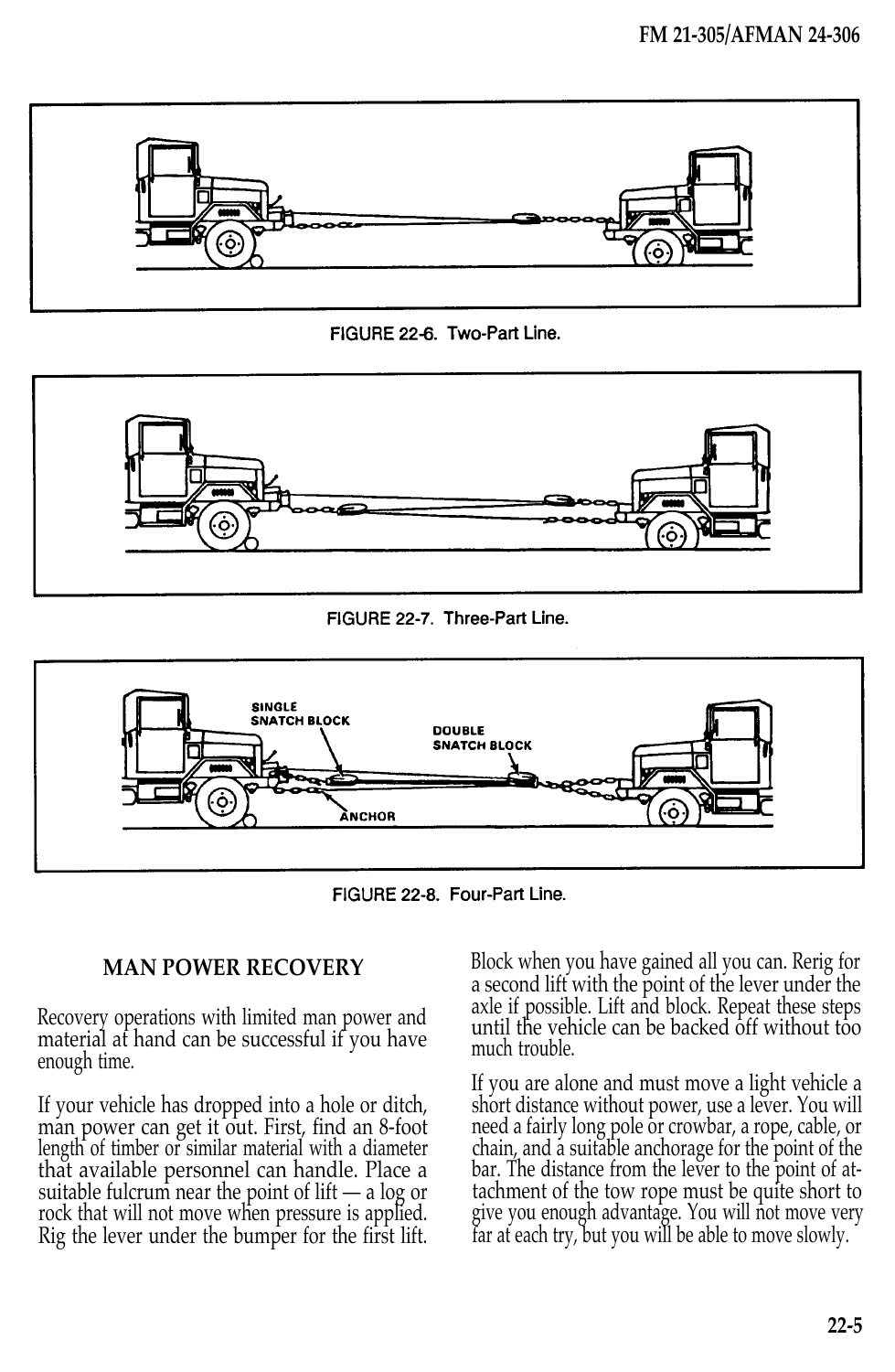#### **A-FRAME RECOVERY FIELD EXPEDIENTS**

Narrow ditches, slit trenches, and shell holes can quickly stop your truck. They are common obstacles to off-road movement and maybe hard to see. If your front wheels should drop into one, the A-frame is a very useful recovery tool (Figures 22-9 an[d 22- 10\)](#page-6-0). It is not very difficult to put together nor too complicated to use. You need two 8-foot poles with a large enough diameter to support the front end of your truck. Lash them together near the top with a figure eight or girth knot; use your tow chain or a length of rope. Dig two 10- to 12 inch holes 5 or 6 feet apart to hold the legs in position when power is applied. Rest the upper end of the A-frame on the hood of the truck with the legs in the anchor holes. Select a suitable anchor in front of the truck. Tie a line from the A-frame joint to the anchor, bringing the frame up to a position where the frame joint is directly over or slightly to the rear of the bumper. Move your winch line through a snatch block fastened to the A-frame joint and secure it to the front bumper.

Winch up the front end of the truck until the wheels clear the ditch. Then slowly back the vehicle off to solid ground. When safely away from the edge of the ditch, lower the wheels and unhitch your rig. If you have no winch, another vehicle may be used for power, though more rigging will be required.

Field expedients are one-time emergency operations or procedures that you may use to get out of tight spots during tactical operations. Use expeclients only under unusual or emergency conditions. The equipment is usually prepared as needed from materials at hand, most of which are designed or intended to serve another purpose. For instance, tire chains used as tow chains area field expedient. A truck tarpaulin used to wrap a l/4-ton truck to float it across a river is another example. The list of field expedients that have been successfully used is long. It is beyond the scope of this text to describe all of them. However, the few described below give you an idea of the possibilities.

#### **Substitutes for a Jack**

If an outside dual is flat, a practical substitute for a jack is to run the inside dual up on a small rock or log. This lifts the outside tire off the ground so you can change the tire.

Another simple method, good for any wheel on an allwheel drive vehicle, is to rig an inclined plane with two logs of suitable size (or a stone and a log) [\(Figure 22-11\)](#page-6-0). When the vehicle is driven ahead the axle is pushed up the log until the wheel clears the ground. Set brakes and block the vehicle securely. You can easily back off when your job is completed.



FIGURE 22-9. An A-Frame Supplying Lifting Force.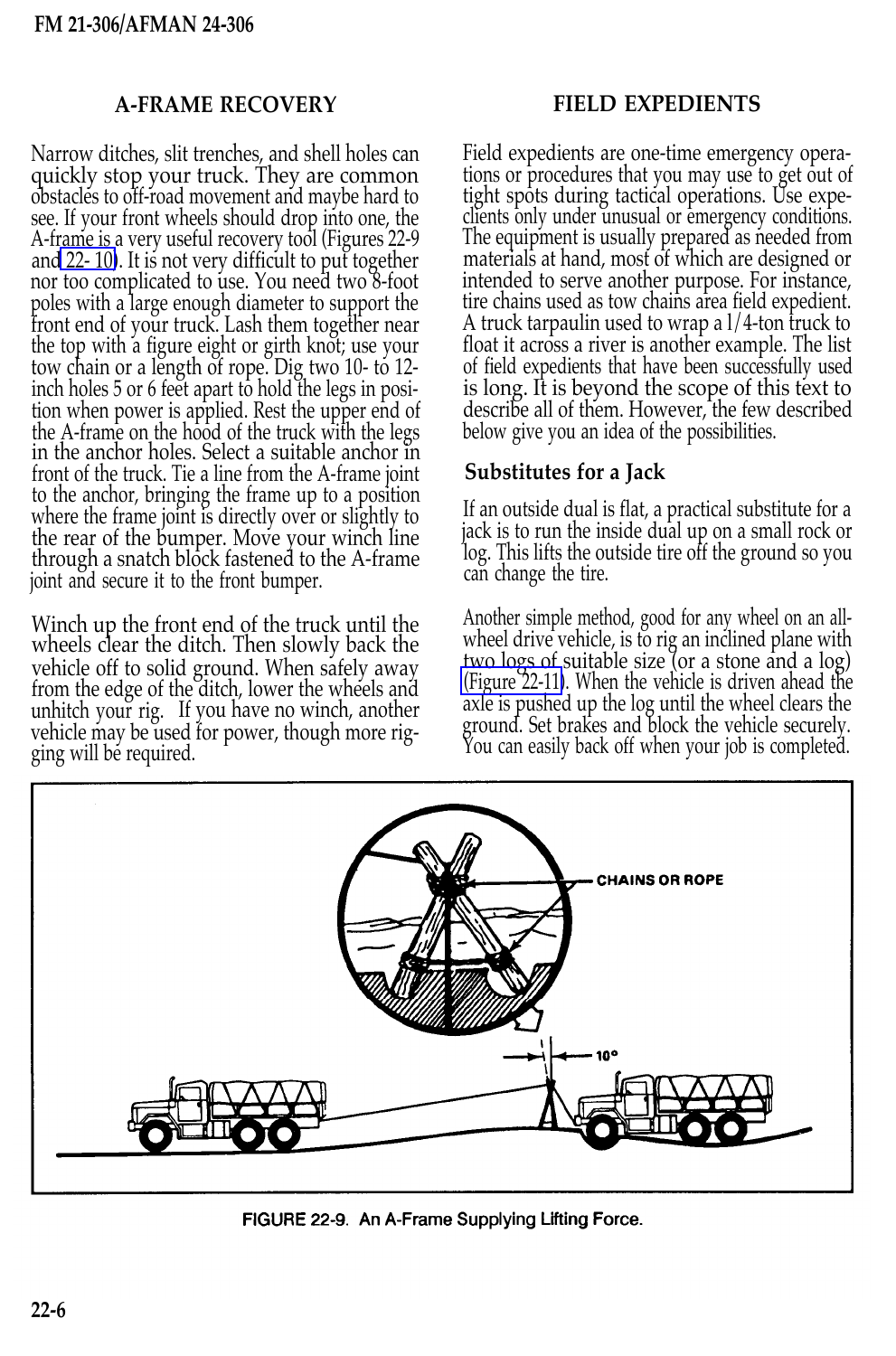

FIGURE 22-10. Lashing an A-Frame With a Girth Hitch and a Figure Eight Hitch.

To raise the front end, make your own bumper jack by fastening a 5-foot piece of timber at an angle to the front bumper with a chain or rope [\(Figure 22-12\)](#page-7-0). Move your vehicle backward until the timber is vertical and the wheel clears the ground. Set brakes and block the vehicle securely before working on the tire. When through, pull forward and unhitch.

#### **Method for Raising a Wheel**

<span id="page-6-0"></span>If one of your driving wheels falls in a deep hole, you can get out with a log and a chain [\(Figure 22-13\)](#page-7-0). Chain the log to the wheel and move forward slowly to prevent spinning. If the wheel spins, the log will damage the fender or other parts of your vehicle. After clearing the hole, force the log under the wheel to keep it from falling back into the hole.

#### **Use of a Skid**

A flat tire or bad wheel that you cannot repair should not stop your four-wheel drive  $(4 \times 4)$ 



FIGURE 22-11. Substitute for a Jack (Logs).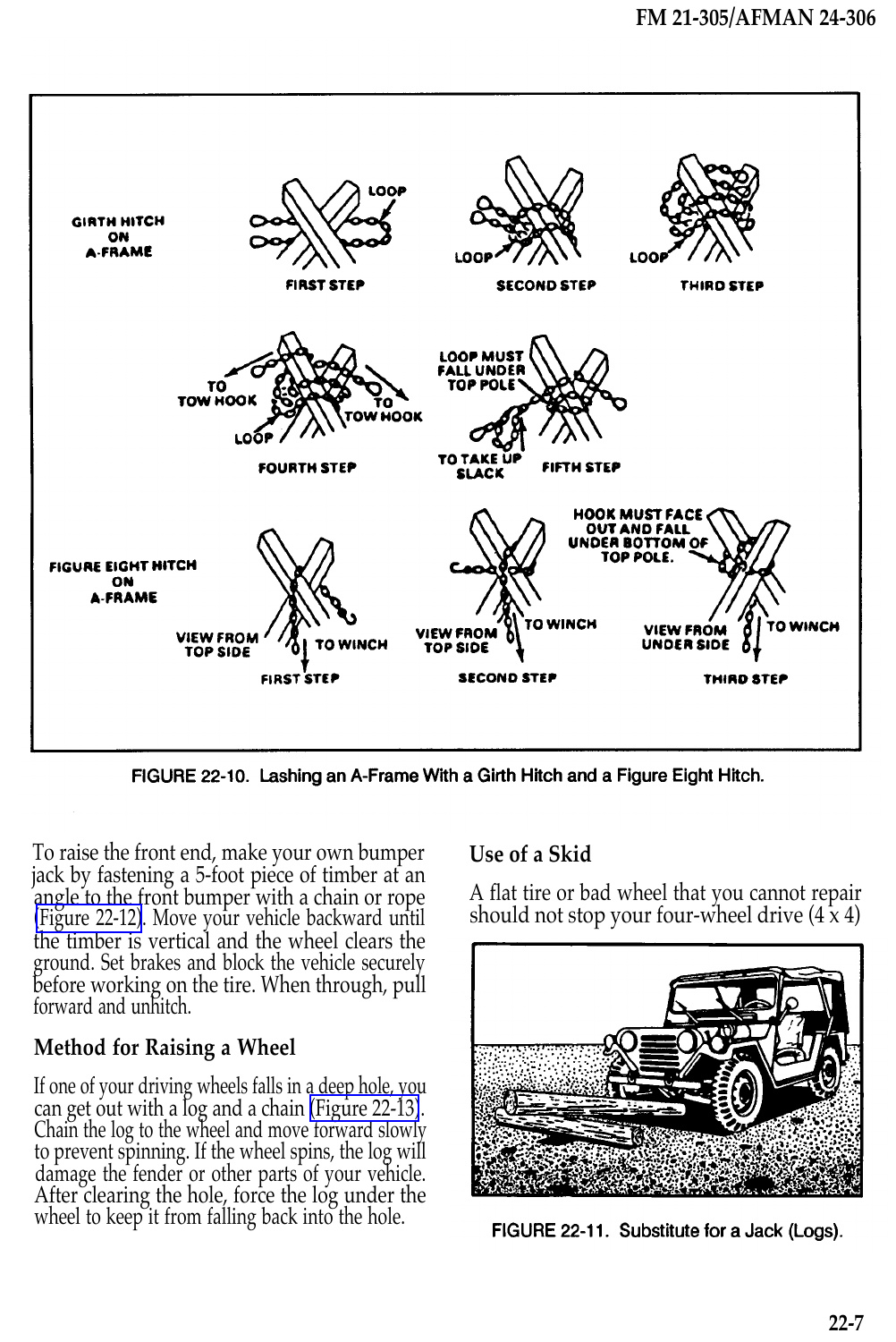

FIGURE 22-12. Substitute for a Jack (Bumper).

<span id="page-7-0"></span>

FIGURE 22-13. Raising a Wheel.

vehicle. Use a skid on the rear wheels only (Figure 22-14). If necessary, change wheels from one hub to another. Use a skid in the following manner:

- Obtain a pole 4 inches in diameter and 6 to 8 feet long.
- Place one end of the pole above the cross member near the transmission and the other end on the ground.
- Pass the pole under the spring U-bolts, align it with the spring and lash it securely to the spring.
- Move the vehicle, using front-wheel drive. Starting will be difficult, but once moving, the vehicle will ride and handle surprisingly well.



FIGURE 22-14. Skid Arrangement.

# **Substitutes for Tire Chain**

Rope or tow chains can be wrapped around the wheels as tire chain substitutes. Fasten them securely, but leave slack around the tires to prevent damage. Remember, these are only temporary substitutes. Remove them as soon as possible.

# **Engine Failures During Field Driving**

Fuel or ignition troubles commonly cause engine failures in the field. You can correct some of these by field expedients, but remember, these are only field expedients, not repairs. Inform your unit maintenance personnel as soon as possible so that proper repairs can be made, if necessary. A few of these field expedients are described below.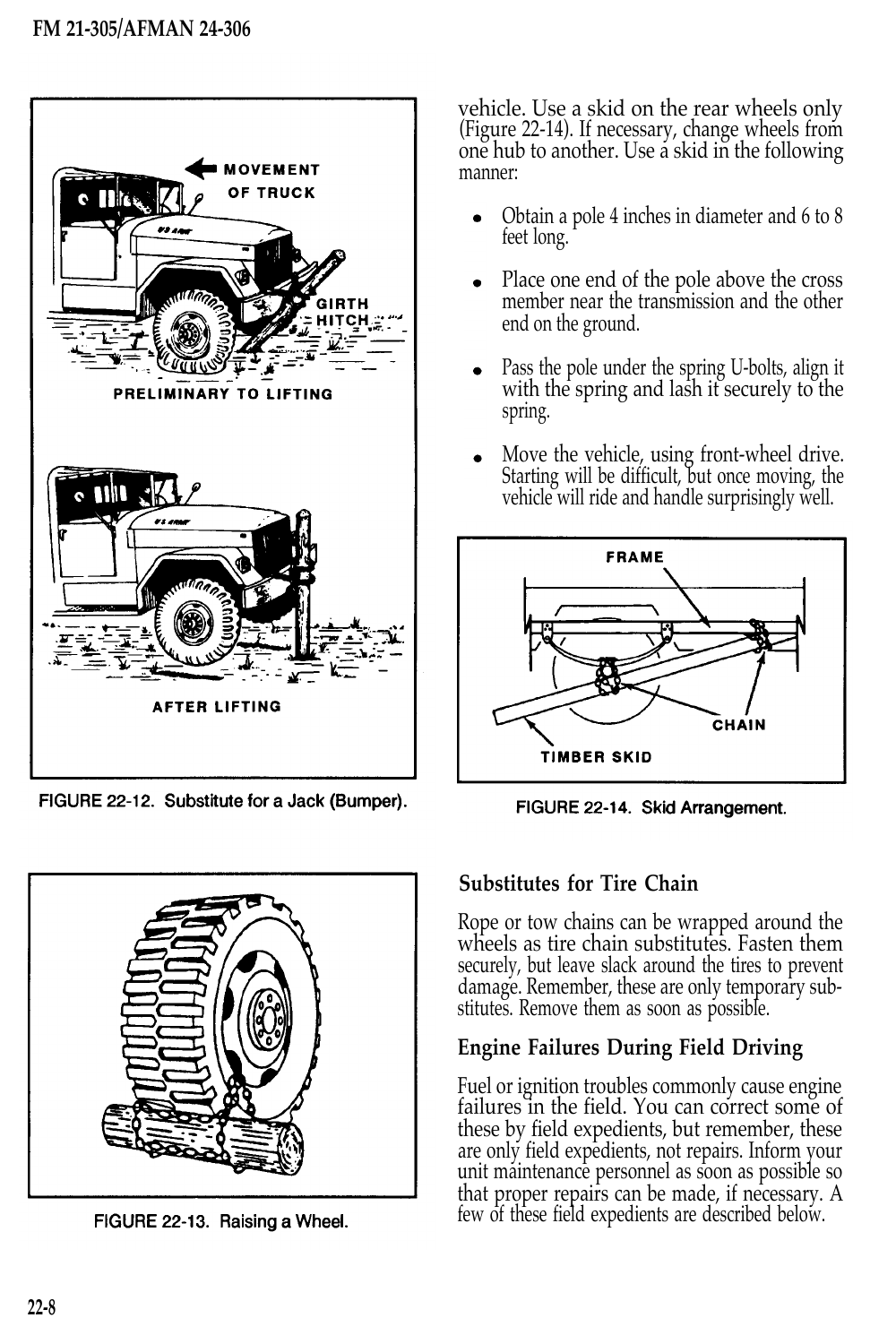(For Army Only : More field expedients are explained in FM 20-22 and appropriate operator vehicle -10 TM.)

*Shorted Distributor Cap.* A cracked distributor cap will cause your engine to miss and backfire, particularly in damp weather when the crack is filled with moisture. To correct this, carefully clean and dry the distributor cap, scrape the crack or runner, and fill the crack with tar or other sticky material (Figure 22-15).



FIGURE 22-15. Shorted Distributor Cap Repair.

*Broken Distributor Point Spring.* If your engine cuts out, stops, and cannot be restarted, the cause may be a broken distributor point spring. Take off the distributor cap and if this is the cause, cut a piece of rubber from a tire and double it behind the spring (Figure 22- 16). The engine will then start and operate at slow speeds. The rubber substitute cannot close the point fast enough for high-speed operation.



FIGURE 22-16. Broken Distributor Point Spring Repair.

*Frozen Fuel Lines.* Condensation in your fuel tank may get into the fuel lines and freeze in cold weather. This effectively cuts off the fuel supply to your carburetor. Thaw out these spots using hot water. Never use a flame or any device that could cause a spark directly on the line.

*Leaking Line Fitting.* Leaks at fuel line fittings can develop from the vibrations caused by cross-country operation and may result in an extremely dangerous condition if not discovered and corrected promptly. To correct this deficiency, unscrew the coupling nut, wind a piece of string clockwise behind the flare, slide the coupling nut over this temporary gasket, and tighten with a wrench (Figure 22-17).



FIGURE 22-17. Leaking Fuel Line Repair.

*Fuel Pump Vapor Lock* High temperatures vaporiz ing gasoline in the fuel line causes this failure. The fuel pump will not pump vapor. Soak a cloth in water and place it over the fuel pump [\(Figure 22-18\)](#page-9-0) to cool the fuel pump and condensate the vapor. The evaporation of moisture from the cloth has a refrigerating action that is most effective in hot, dry climates.

*Other.* Two other common occurrences that can damage your engine are a punctured radiator and a broken fan belt.

If you have a punctured radiator, cut the cooling fins. Push them back from the tubes in front of the leaky tubes so you have enough room to work. Cut the leaking tube in half and fold the ends back threequarters of an inch. Close the ends by pressing them flat with pliers. This repair may hold permanently,